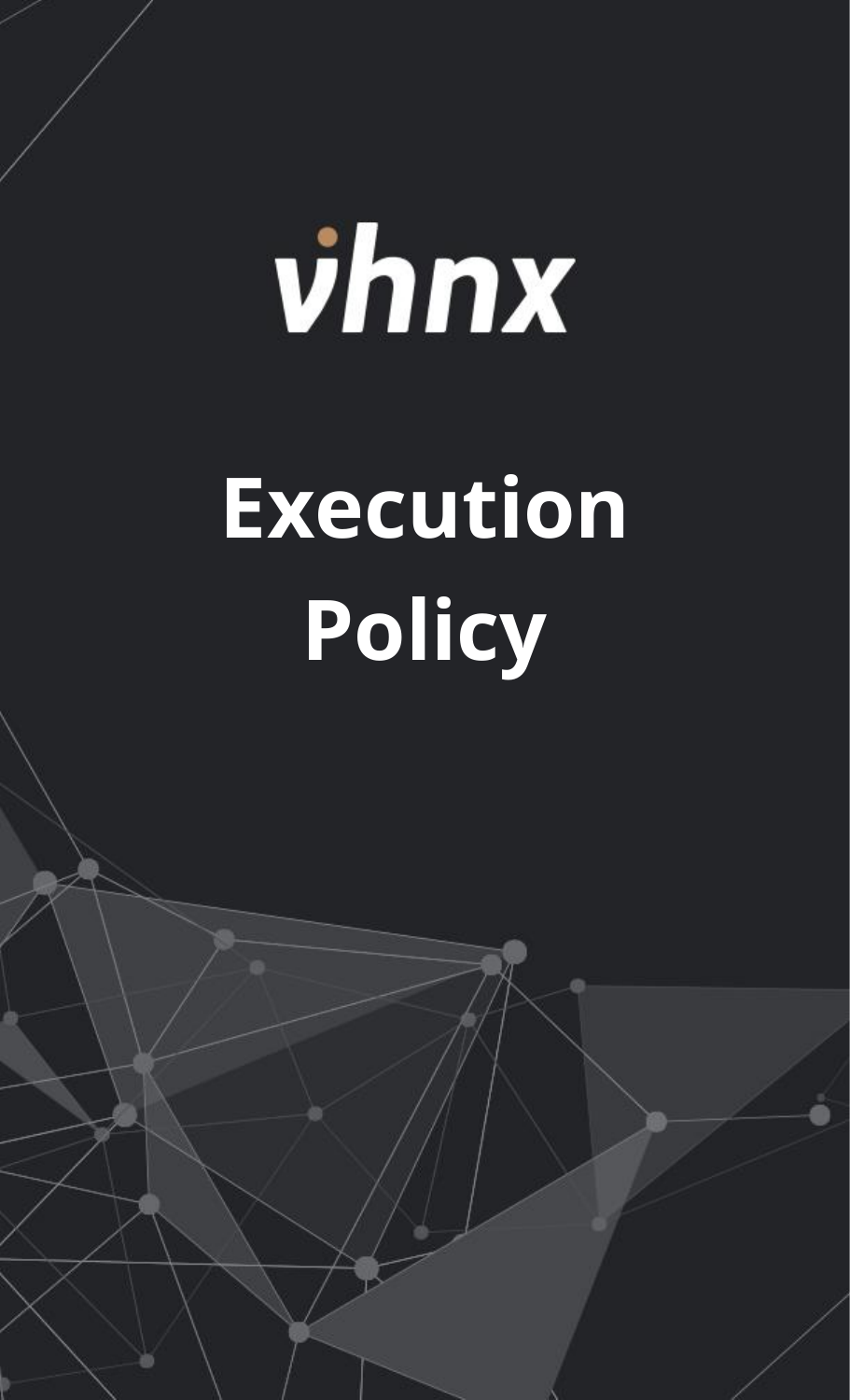1. The main objective of the Execution Policy is to place and execute orders and trades with optimal results, where the Company will take all the appropriate steps to carry out those orders in line with the policies and procedures herein. In compliance with this document, the Client hereby acknowledges the related risks upon initiating an order with the Company.

2. The Execution Policy applies to the fulfillment of Client orders, completing orders on behalf of the Client, and implementing decisions to the relevant financial instruments offered by the Company. Therefore, the Company acts as the sole execution venue for all the placed orders. The Client hereby acknowledges that he/she will deal with the facilities of the Company and not with the underlying market.

3. When the Client completes the account registered with the Company, he/she will receive the trading platform credentials, which includes the issued account number and password. The credentials will be used to access the electronic trading platform, where all orders and trades can be placed during the Client's trading course. The trading platform's password is confidential, where the Company strongly suggests keeping it private and undisclosed to prevent unauthorized access.

4. Orders can also be submitted by sending an official email to the Company. Client orders received via email are subject to the Company's approval, wherein orders that were not submitted through the trading platform must be formally confirmed in writing before implementing.

5. Orders will only be considered accepted and valid after completing the request as displayed on the trading platform. Additionally, the list of all initiated orders, such as those approved, pending, and canceled, will be available on the trading platform. For order and trade confirmation, the Client may contact the Company for further assistance. All orders will be executed according to the Client's sequence of submission or implementation.

6. Due to the nature of the Company's operations where it acts as a service provider of the underlying market, the market prices may differ from the indicated prices before implementing the order. Trading activities and price movements are solely dependent on the financial instrument itself, which are beyond the Company's control.

7. Several factors are considered when executing an order that affects the market prices, such as the market price difference or spreads, quoted prices, speed and interval time of execution, size of the order, and the market condition at the time being. The Client is responsible for indicating each order's specifications, such as, but not limited to, market order, limit order, take-profit, and stop-loss. It is the Client's firm obligation that the specifications of his/her orders and trades are confirmed. The Company is not liable for the loss or damage incurred by the Client due to incorrect or inaccurate order specifications.

8. The Client may specify the expiration with the following limit orders:

- A.) Day
- B.) Day + Extended Hours
- C.) Good 'til Canceled + Extended Hours
- D.) Extended AM/PM

9. Maximum risk levels and limits are established by the Company and its liquidity providers to prevent excessive order implementations. Therefore, the Company will only execute orders with complete and accurate specifications, and if such orders comply with the risk management of the Company. In line with this, the Company has the right to cancel or remove any order if it does not have a provided price from the relevant liquidity provider. Costs of orders must only be within the available Bid and Ask prices in the trading platform.

10. The Company and its service affiliates have the right to amend its market conditions, wherein the risk levels and market price difference or spreads can be modified from time to time effective immediately without prior notice.

The financial market and its leveraged products are complex instruments that come with a high risk of potentially losing capital. More than 73% of trading accounts lose investments when using leveraged products. You should not invest more than you are prepared to lose. Considering your market experience and knowledge is very important before using our services. By using the services of VHNX.com, you affirm your agreement with the terms and conditions and accept all the risks involved.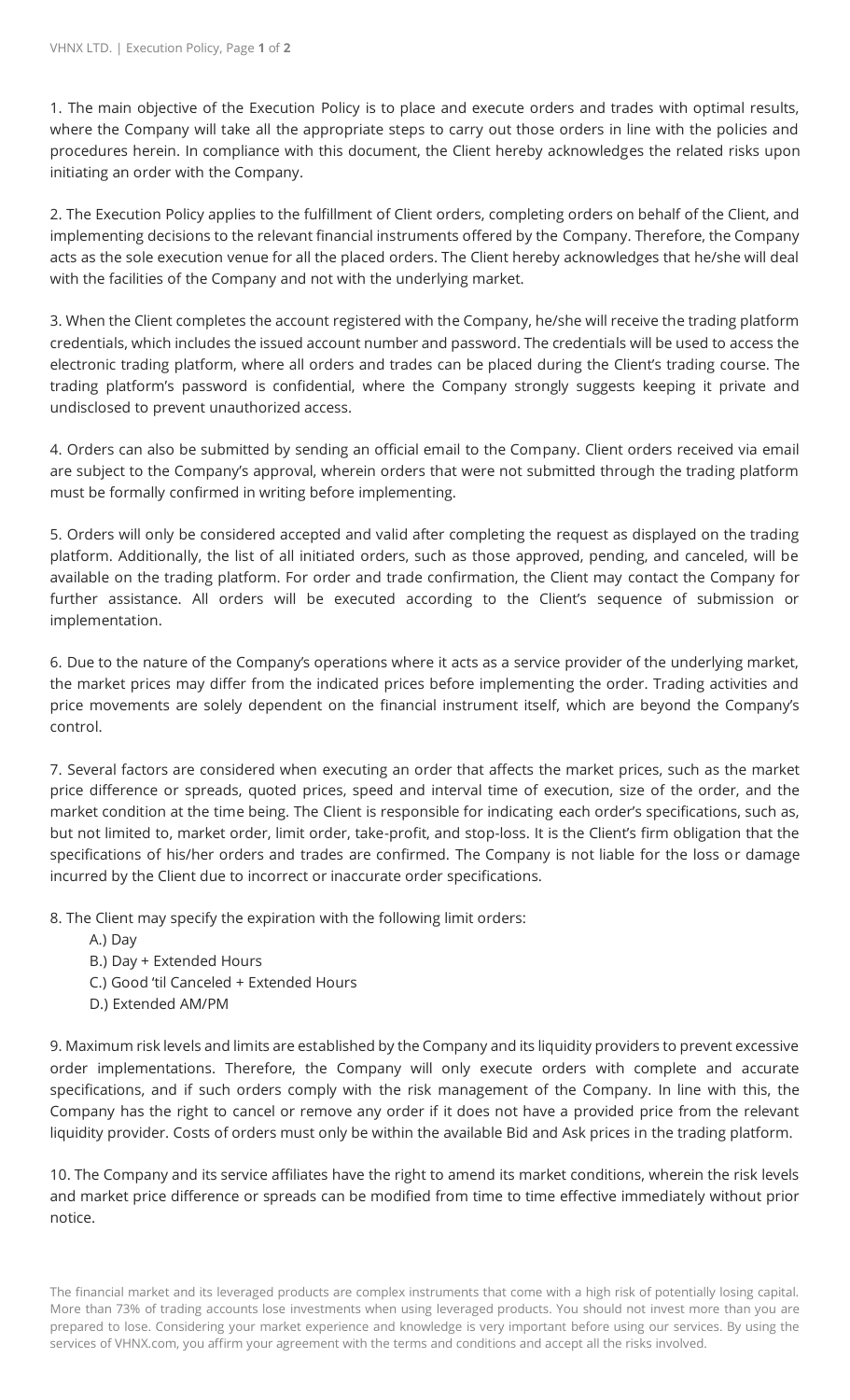11. The Client is accountable for monitoring the executed orders and trades in his/her trading platform, regardless of a stable trading account. In the case of placing orders and trading transactions, the Client must ensure his/her communication availability. The Company may contact the Client from time to time, without the obligation, to ensure that his/her trading account is following the Company's margin requirements.

12. As indicated on the Company's Risk Disclosure, the Client understands and conforms to the concept of price slippage or market gapping that occurs when executing trades, which may cause a drastic shift in the price of an underlying asset. The Company does not and cannot guarantee that rapid price movements will be at the advantage or disadvantage of the Client.

13. The Company invokes its rights to reject, cancel, restrict, and suspend Client orders if the submitted order has invalid specifications or if it is deemed as high-risk order, or the specification of the order violates any policies of the Company. Applicable cancelation or suspension of Client orders may also arise due to unforeseen situations, including Force Majeure Events and technical or system failure.

14. Some orders and trades may also not be executed due to volume insufficiency, where the Client will be liable for meeting the volume requirements to proceed with his/her order execution, which otherwise will be canceled entirely.

15. Contracts and other derivatives that have reached the expiration date will be closed accordingly. Meanwhile, trades under 10 minutes are viewed invalid and will be canceled unless reserved with a relevant provider, where the profit may otherwise be written off. However, this excludes trading accounts that qualify for statistical requirements or in a case where the Client can transfer to a substitute liquidity provider.

16. In the trading platform, statistics are only counted for positive transactions after deducting the total negative. A positive growing dynamic is a difference between closed positions in profit that do not surpass the negative open positions.

17. Cancelation and modification of orders are only possible if the Company has not executed or implemented such order, which otherwise is considered long overdue to be canceled or modified. For any order adjustment and cancelation, the Client can only perform such if it is within the operating market hours on a business day, which can be viewed on the Site. It must be acknowledged that market posting periods, including pre-open and pre-close, will not consider any canceling of orders due to its potential high risk, especially if it is already trading in the market.

18. Moreover, the Company invokes its right to cancel orders entirely if any of the following events occur:

A.) Technical or system interruptions, including internet and network communication disruptions, may cause risks to execute orders, which may be canceled entirely without prior notice.

B.) The Company reserves the right to cancel and reject orders if the Client poses a legal threat to the Company, including being involved in any unlawful activities and other suspicious trading acts.

C.) If the Client is deemed or proven to have violated the Terms of Use and other contracts or agreements, his/her trades and orders will be canceled and removed ultimately.

D.) Orders can be rejected automatically by the Company's trading platform system if detected as invalid or if the Client's trading account is identified to have an insufficient balance or is below zero.

E.) During abnormal market conditions and adversities, the Company may close orders and trades, and in due course, has the right to restrict placement and execution.

The financial market and its leveraged products are complex instruments that come with a high risk of potentially losing capital. More than 73% of trading accounts lose investments when using leveraged products. You should not invest more than you are prepared to lose. Considering your market experience and knowledge is very important before using our services. By using the services of VHNX.com, you affirm your agreement with the terms and conditions and accept all the risks involved.